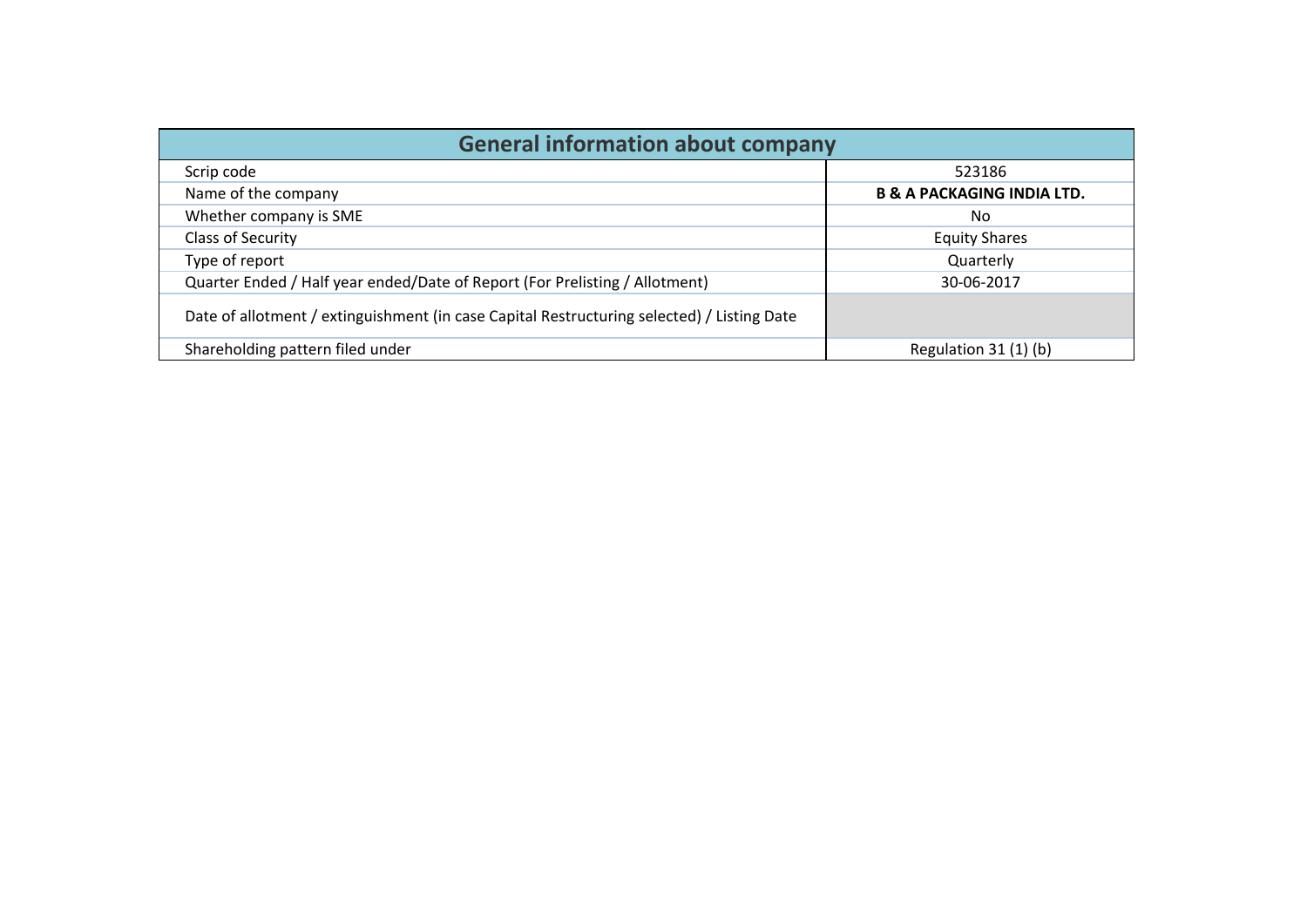| Sr.<br>No. | <b>Particular</b>                                                                      | Yes/No |
|------------|----------------------------------------------------------------------------------------|--------|
|            | Whether the Listed Entity has issued any partly paid up shares?                        | No.    |
| 2          | Whether the Listed Entity has issued any Convertible Securities ?                      | No.    |
| 3          | Whether the Listed Entity has issued any Warrants?                                     | No.    |
| 4          | Whether the Listed Entity has any shares against which depository receipts are issued? | No     |
| 5          | Whether the Listed Entity has any shares in locked-in?                                 | No.    |
| 6          | Whether any shares held by promoters are pledge or otherwise encumbered?               | No.    |
|            | Whether company has equity shares with differential voting rights?                     | No     |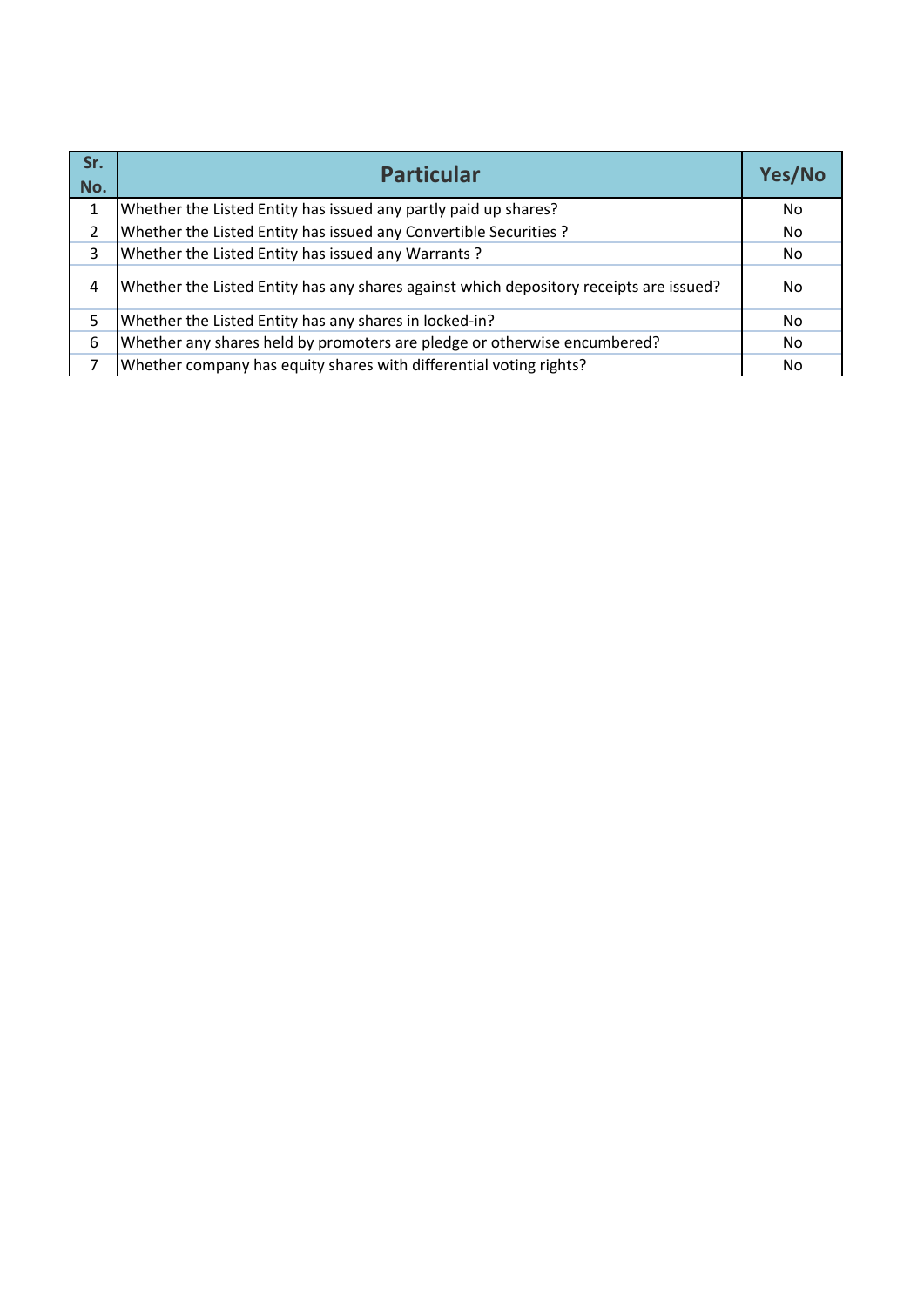|                | Table I - Summary Statement holding of specified securities                                                      |                             |                                                          |                                                         |                                              |                                                                        |                                                                                                                                                                               |              |                                            |           |                                 |                                                                                                           |                                           |                                                                                                              |                                                                                                                                                                                  |            |                                                                           |     |                                                                                |                                                                              |
|----------------|------------------------------------------------------------------------------------------------------------------|-----------------------------|----------------------------------------------------------|---------------------------------------------------------|----------------------------------------------|------------------------------------------------------------------------|-------------------------------------------------------------------------------------------------------------------------------------------------------------------------------|--------------|--------------------------------------------|-----------|---------------------------------|-----------------------------------------------------------------------------------------------------------|-------------------------------------------|--------------------------------------------------------------------------------------------------------------|----------------------------------------------------------------------------------------------------------------------------------------------------------------------------------|------------|---------------------------------------------------------------------------|-----|--------------------------------------------------------------------------------|------------------------------------------------------------------------------|
|                | Note: Data will be automatically populated from shareholding pattern sheet - Data Entry Restricted in this sheet |                             |                                                          |                                                         |                                              |                                                                        |                                                                                                                                                                               |              |                                            |           |                                 |                                                                                                           |                                           |                                                                                                              |                                                                                                                                                                                  |            |                                                                           |     |                                                                                |                                                                              |
|                |                                                                                                                  |                             |                                                          |                                                         |                                              |                                                                        |                                                                                                                                                                               |              |                                            |           |                                 |                                                                                                           |                                           |                                                                                                              |                                                                                                                                                                                  |            |                                                                           |     |                                                                                |                                                                              |
| Categor<br>(1) | Category of shareholder<br>(II)                                                                                  | Nos. Of<br>sharehold<br>ers | No. of fully<br>paid up<br>equity shares<br>held<br>(IV) | No. Of<br>Partly<br>paid-up<br>equity<br>shares<br>held | underlying<br>Depository<br>Receipts<br>(VI) | No. Of shares Total nos. shares<br>held<br>$(VII) = (IV)+(V)+$<br>(VI) | Shareholding as er of Voting Rightsheld in each class ofsecurities<br>a % of total no.<br>of shares<br>(calculated as<br>per SCRR, 1957)<br>(VIII)<br>As a % of<br>$(A+B+C2)$ | Class<br>eg: | No of Voting (XIV) Rights<br>Class<br>eg:y | Total     | Total as a<br>% of<br>$(A+B+C)$ | No. Of<br>Shares<br>I Underlying Underlying<br>Outstanding Outstandin<br>convertible<br>securities<br>(X) | No. of<br>Shares<br>g Warrants<br>$(X_i)$ | No. Of Shares<br>Underlying<br>Outstanding<br>convertible<br>securities and<br>No. Of Warrants<br>$(Xi)$ (a) | Shareholding, as a %<br>assuming full<br>conversion of<br>convertible securities (<br>as a percentage of<br>diluted share capital)<br>$(XI) = (VII)+(X)$<br>As a % of $(A+B+C2)$ | No.<br>(a) | Number of Locked in<br>shares<br>As a % of<br>total Shares<br>held<br>(b) | (a) | Number of Shares<br>pledged or<br>As a % of<br>No. total Shares<br>held<br>(b) | Number of<br>equity<br>shares<br>held in<br>dematerial<br>ized form<br>(XIV) |
| (A)            | Promoter & Promoter Group                                                                                        |                             | 3690114                                                  |                                                         |                                              | 3690114                                                                | 74.39                                                                                                                                                                         | 36,90,114    |                                            | 36,90,114 | 74.39                           |                                                                                                           |                                           |                                                                                                              | 74.39                                                                                                                                                                            |            |                                                                           |     |                                                                                |                                                                              |
|                | Public                                                                                                           | 2772                        | 1270386                                                  |                                                         |                                              | 1270386                                                                | 25.61                                                                                                                                                                         | 12,70,386    |                                            | 12,70,386 | 25.61                           |                                                                                                           |                                           |                                                                                                              | 25.61                                                                                                                                                                            |            |                                                                           |     |                                                                                |                                                                              |
|                | Non Promoter- Non Public                                                                                         |                             |                                                          |                                                         |                                              |                                                                        |                                                                                                                                                                               |              |                                            |           |                                 |                                                                                                           |                                           |                                                                                                              |                                                                                                                                                                                  |            |                                                                           |     |                                                                                |                                                                              |
| (C1)           | <b>Shares underlying DRs</b>                                                                                     |                             |                                                          |                                                         |                                              |                                                                        |                                                                                                                                                                               |              |                                            |           |                                 |                                                                                                           |                                           |                                                                                                              |                                                                                                                                                                                  |            |                                                                           |     |                                                                                |                                                                              |
| (C2)           | Shares held by Employee Trusts                                                                                   |                             |                                                          |                                                         |                                              |                                                                        |                                                                                                                                                                               |              |                                            |           |                                 |                                                                                                           |                                           |                                                                                                              |                                                                                                                                                                                  |            |                                                                           |     |                                                                                |                                                                              |
|                | Total                                                                                                            | 2780                        | 4960500                                                  |                                                         |                                              | 4960500                                                                | 100                                                                                                                                                                           | 4960500      |                                            | 49,60,500 | 100.00                          |                                                                                                           |                                           |                                                                                                              | 100                                                                                                                                                                              |            |                                                                           |     |                                                                                |                                                                              |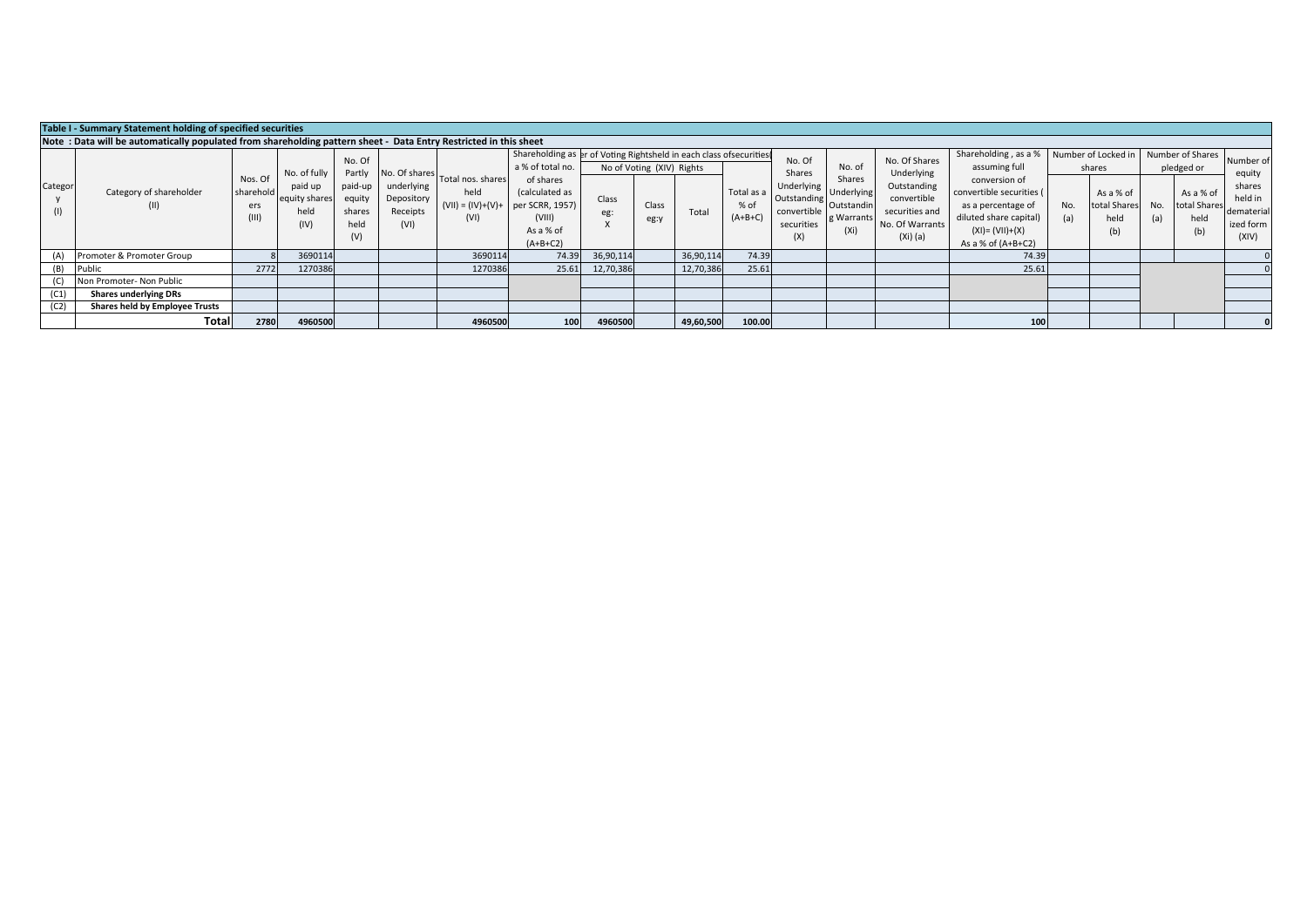|                   |                                                                                      |              |                                                                                                                                |                         | Shareholding as a % ber of Voting Rights held in each class of securitie |                           |         |          | Shareholding, as a %   | Number of      |
|-------------------|--------------------------------------------------------------------------------------|--------------|--------------------------------------------------------------------------------------------------------------------------------|-------------------------|--------------------------------------------------------------------------|---------------------------|---------|----------|------------------------|----------------|
|                   | Category & Name                                                                      |              |                                                                                                                                |                         | of total no. of                                                          | No of Voting (XIV) Rights |         | Total as | assuming full          | equity shares  |
|                   | of the                                                                               | Nos. Of      | No. of fully paid up                                                                                                           | Total nos. shares       | shares (calculated                                                       |                           |         | a % of   | conversion of          | held in        |
| Sr.               | Shareholders                                                                         | shareholders | equity shares held                                                                                                             | held                    | as per SCRR, 1957)                                                       | Class                     |         |          | convertible securities | dematerialized |
|                   |                                                                                      | (III)        | (IV)                                                                                                                           | $(VII) = (IV)+(V)+(VI)$ |                                                                          | eg:                       | Total   | Total    | as a percentage of     |                |
|                   | (1)                                                                                  |              |                                                                                                                                |                         | (VIII)                                                                   | $\boldsymbol{\mathsf{X}}$ |         | Voting   | diluted share capital) | form           |
|                   |                                                                                      |              |                                                                                                                                |                         | As a % of $(A+B+C2)$                                                     |                           |         | rights   | $(XI) = (VII)+(X)$     | (XIV)          |
| A                 | Table II - Statement showing shareholding pattern of the Promoter and Promoter Group |              |                                                                                                                                |                         |                                                                          |                           |         |          |                        |                |
| $\overline{1}$    | ndian                                                                                |              |                                                                                                                                |                         |                                                                          |                           |         |          |                        |                |
| (a)               | Individuals/Hindu undivided Family                                                   |              | 25785                                                                                                                          | 25785                   | 0.52                                                                     | 25785                     | 25785   | 0.52     | 0.52                   | $\Omega$       |
| (b)               | <b>Central Government/ State Government(s)</b>                                       |              |                                                                                                                                |                         |                                                                          | $\Omega$                  |         |          |                        |                |
| (c)               | <b>Financial Institutions/Banks</b>                                                  |              |                                                                                                                                |                         |                                                                          | $\overline{0}$            |         |          |                        |                |
| (d)               | Any Other (specify)                                                                  |              | 3564329                                                                                                                        | 3564329                 | 71.85                                                                    | $\Omega$                  | 3564329 | 71.85    | 71.85                  | $\mathbf{0}$   |
|                   | Sub-Total (A)(1)                                                                     |              | 3590114                                                                                                                        | 3590114                 | 72.37                                                                    | 3590114                   | 3590114 | 72.37    | 72.37                  | $\Omega$       |
|                   | (2) Foreign                                                                          |              |                                                                                                                                |                         |                                                                          |                           |         |          |                        |                |
|                   | <b>Individuals (NonResident Individuals/ Foreign)</b>                                |              |                                                                                                                                |                         |                                                                          |                           |         |          |                        |                |
| (a)               | Individuals)                                                                         |              |                                                                                                                                |                         |                                                                          | 0.00                      |         |          |                        |                |
| (b)               | Government                                                                           |              |                                                                                                                                |                         |                                                                          | 0.00                      |         |          |                        |                |
| (c)               | Institutions                                                                         |              |                                                                                                                                |                         |                                                                          | 0.00                      |         |          |                        |                |
| (d)               | <b>Foreign Portfolio Investor</b>                                                    |              |                                                                                                                                |                         |                                                                          | 0.00                      |         |          |                        |                |
| (e)               | Any Other (specify)                                                                  |              | 100000                                                                                                                         | 100000                  | 2.02                                                                     | 0.00                      | 100000  | 2.02     | 2.02                   | $\mathbf{0}$   |
|                   |                                                                                      |              | 100000                                                                                                                         | 100000                  | 2.02                                                                     | 100000.00                 | 100000  | 2.02     | 2.02                   | $\mathbf 0$    |
|                   | Sub-Total (A)(2)                                                                     |              | 3690114                                                                                                                        | 3690114                 |                                                                          |                           |         |          |                        |                |
|                   |                                                                                      |              |                                                                                                                                |                         | 74.39                                                                    | 3690114.00                | 3690114 | 74.39    | 74.39                  | $\mathbf 0$    |
|                   | <b>Total Shareholding of Promoter and Promoter Group</b>                             |              |                                                                                                                                |                         |                                                                          |                           |         |          |                        |                |
|                   | Details of Shares which remain unclaimed for Promoter & Promoter Group               |              |                                                                                                                                |                         |                                                                          |                           |         |          |                        |                |
| B                 | Table III - Statement showing shareholding                                           |              | Note: Kindly show details of shareholders having more than one percentage of total no of shares. Please refer software manual. |                         |                                                                          |                           |         |          |                        |                |
|                   | pattern of the Public shareholder                                                    |              |                                                                                                                                |                         |                                                                          |                           |         |          |                        |                |
|                   | <b>Institutions</b>                                                                  |              |                                                                                                                                |                         |                                                                          |                           |         |          |                        |                |
|                   | <b>Mutual Funds</b>                                                                  |              |                                                                                                                                |                         |                                                                          |                           |         |          |                        |                |
| (1)<br>(a)<br>(b) | <b>Venture Capital Funds</b>                                                         |              |                                                                                                                                |                         |                                                                          |                           |         |          |                        |                |
|                   | <b>Alternate Investment Funds</b>                                                    |              |                                                                                                                                |                         |                                                                          |                           |         |          |                        |                |
|                   | <b>Foreign Venture Capital Investors</b>                                             |              |                                                                                                                                |                         |                                                                          |                           |         |          |                        |                |
| (c)<br>(d)<br>(e) | <b>Foreign Portfolio Investors</b>                                                   |              |                                                                                                                                |                         |                                                                          |                           |         |          |                        |                |
| (f)               | <b>Financial Institutions/Banks</b>                                                  |              | 300000                                                                                                                         | 300000                  | 6.05                                                                     | 300000                    | 300000  | 6.05     | 6.05                   | $\Omega$       |
|                   | <b>Insurance Companies</b>                                                           |              |                                                                                                                                |                         |                                                                          |                           |         |          |                        |                |
| (g)               |                                                                                      |              |                                                                                                                                |                         |                                                                          |                           |         |          |                        |                |
|                   | <b>Provident Funds/ Pension Funds</b>                                                |              |                                                                                                                                |                         |                                                                          |                           |         |          |                        |                |
| (h)<br>(i)        | Any Other (specify)                                                                  |              |                                                                                                                                |                         |                                                                          |                           |         |          |                        |                |
|                   | Sub-Total (B)(1)                                                                     |              | 300000                                                                                                                         | 300000                  | 6.05                                                                     | 300000.00                 | 300000  | 6.05     | 6.05                   | $\Omega$       |
| (2)               | Central Government/ State Government(s)/                                             |              |                                                                                                                                |                         |                                                                          |                           |         |          |                        |                |
|                   | <b>President of India</b>                                                            |              |                                                                                                                                |                         |                                                                          |                           |         |          |                        |                |
|                   | Sub-Total (B)(2)                                                                     |              |                                                                                                                                |                         |                                                                          |                           |         |          |                        |                |
|                   | (3) Non-institutions                                                                 |              |                                                                                                                                |                         |                                                                          |                           |         |          |                        |                |
|                   | Individuals -                                                                        |              |                                                                                                                                |                         |                                                                          |                           |         |          |                        |                |
|                   | i.Individual shareholders holding nominal share                                      |              |                                                                                                                                |                         |                                                                          |                           |         |          |                        |                |
| (a(i))            | capital up to Rs. 2 lakhs.                                                           | 2765         | 598186                                                                                                                         | 598186                  | 12.06                                                                    | 598186                    | 598186  | 12.06    | 12.06                  | 0              |
|                   | Individuals -                                                                        |              |                                                                                                                                |                         |                                                                          |                           |         |          |                        |                |
|                   | ii. Individual shareholders holding nominal share                                    |              |                                                                                                                                |                         |                                                                          |                           |         |          |                        |                |
| (a(ii             | capital in excess of Rs. 2 lakhs.                                                    |              |                                                                                                                                |                         |                                                                          |                           |         |          |                        |                |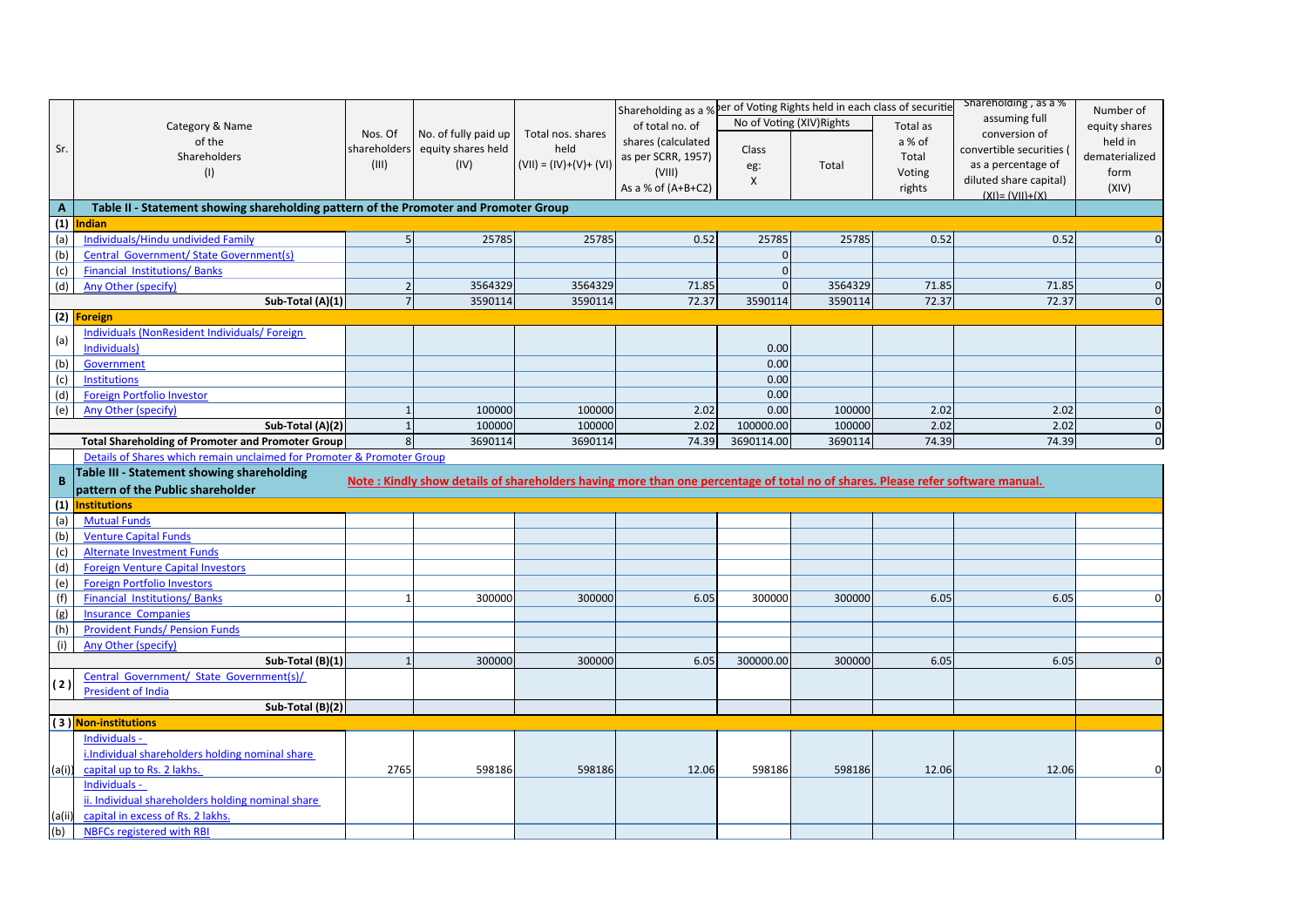| (c) | <b>Employee Trusts</b>                                                                           |      |         |         |                                             |            |         |        |        |  |  |  |
|-----|--------------------------------------------------------------------------------------------------|------|---------|---------|---------------------------------------------|------------|---------|--------|--------|--|--|--|
|     | <b>Overseas Depositories (holding DRs) (balancing</b>                                            |      |         |         |                                             |            |         |        |        |  |  |  |
| (d) | <u>figure)</u>                                                                                   |      |         |         |                                             |            |         |        |        |  |  |  |
| (e) | Any Other (specify)                                                                              |      | 372200  | 372200  | 7.50                                        | 372200     | 372200  | 7.50   | 7.50   |  |  |  |
|     | Sub-Total $(B)(3)$                                                                               | 2771 | 970386  | 970386  | 19.56                                       | 970386.00  | 970386  | 19.56  | 19.56  |  |  |  |
|     | Total Public Shareholding $(B)=(B)(1)+(B)(2)+(B)(3)$                                             | 2772 | 1270386 | 1270386 | 25.61                                       | 1270386.00 | 1270386 | 25.61  | 25.61  |  |  |  |
|     | Details of the shareholders acting as persons in Concert for Public                              |      |         |         |                                             |            |         |        |        |  |  |  |
|     | Details of Shares which remain unclaimed for Public                                              |      |         |         |                                             |            |         |        |        |  |  |  |
|     | C  Table IV - Statement showing shareholding pattern of the Non Promoter- Non Public shareholder |      |         |         |                                             |            |         |        |        |  |  |  |
|     | Custodian/DR Holder - Name of DR Holders (If                                                     |      |         |         |                                             |            |         |        |        |  |  |  |
| (1) | Available)                                                                                       |      |         |         |                                             |            |         |        |        |  |  |  |
|     | Employee Benefit Trust (under SEBI (Share based                                                  |      |         |         |                                             |            |         |        |        |  |  |  |
| (2) | <b>Employee Benefit) Regulations, 2014)</b>                                                      |      |         |         |                                             |            |         |        |        |  |  |  |
|     | Total NonPromoter- Non Public Shareholding                                                       |      |         |         |                                             |            |         |        |        |  |  |  |
|     | Total (A+B+C2)                                                                                   | 2780 | 4960500 | 4960500 | 100.00                                      | 4960500.00 | 4960500 | 100.00 | 100.00 |  |  |  |
|     | Total (A+B+C)                                                                                    | 2780 | 4960500 | 4960500 | 100.00                                      | 4960500.00 | 4960500 | 100.00 | 100.00 |  |  |  |
|     |                                                                                                  |      |         |         | Disclosure of notes on shareholding pattern | <b>Add</b> |         |        |        |  |  |  |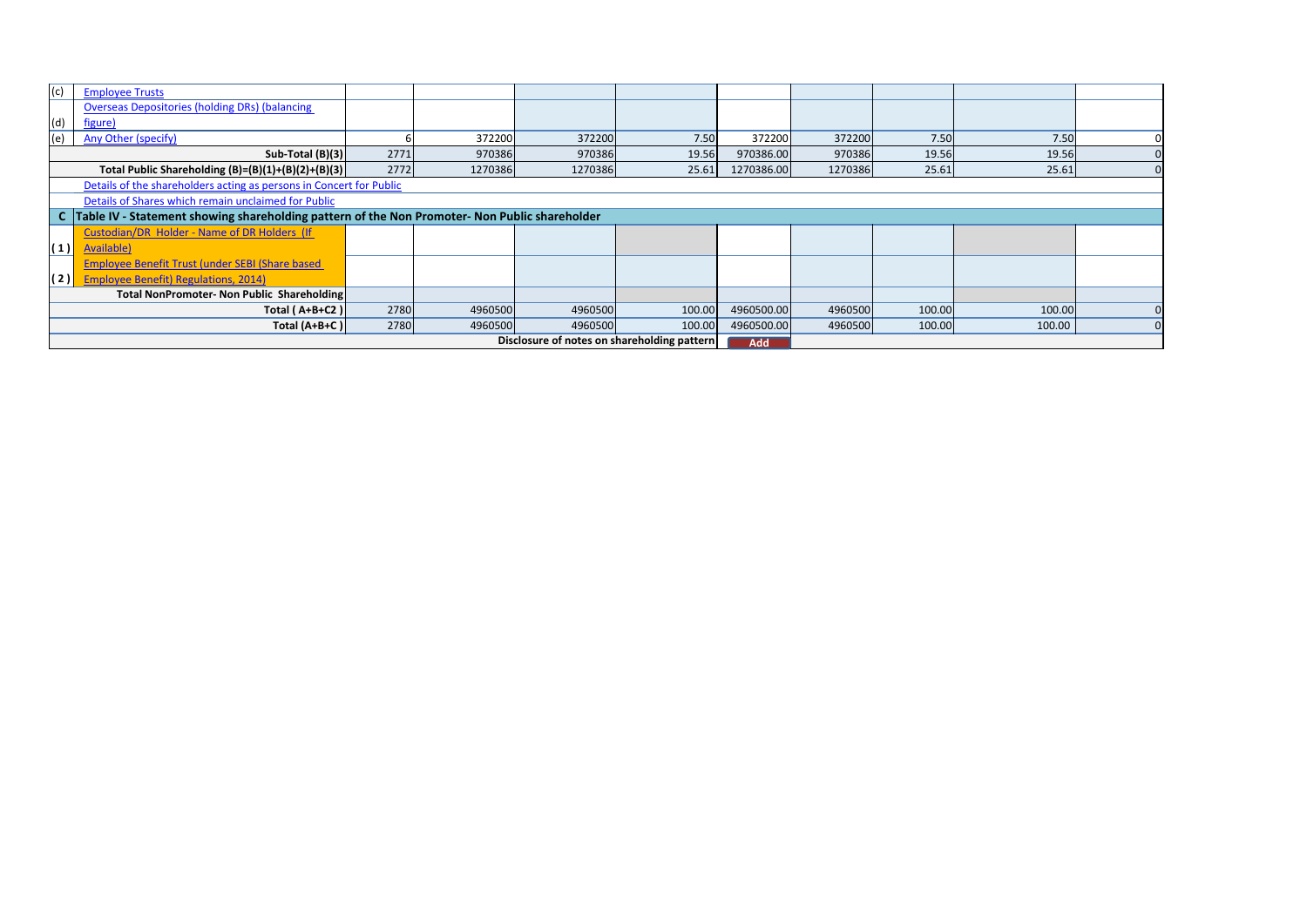| Searial<br>No. | Name<br>of the<br><b>Shareholders</b><br>(1) |              | No. of fully<br>paid up<br>equity<br>shares held<br>(IV) | Total nos.<br>shares<br>held<br>$(VII) =$<br>$(IV)+(V)+(V)$ | Shareholding as<br>a % of total no.<br>of shares<br>(calculated as<br>per SCRR, 1957)<br>(VIII)<br>As a % of | Class<br>eg:X | Number of Voting Rights held in each<br>No of Voting (XIV) Rights<br>Total | Total as<br>a % of<br>Total<br>Voting<br>rights | Shareholding, as a %<br>assuming full<br>conversion of<br>convertible securities<br>(as a percentage of<br>diluted share capital)<br>$(XI) = (VII)+(Xi)(a)$ | Number of<br>equity shares<br>held in<br>dematerialized<br>form<br>(XIV) | Reason for not<br>providing PAN |  |
|----------------|----------------------------------------------|--------------|----------------------------------------------------------|-------------------------------------------------------------|--------------------------------------------------------------------------------------------------------------|---------------|----------------------------------------------------------------------------|-------------------------------------------------|-------------------------------------------------------------------------------------------------------------------------------------------------------------|--------------------------------------------------------------------------|---------------------------------|--|
| A1(a)          | Individuals/Hindu undivided Family           |              |                                                          |                                                             |                                                                                                              |               |                                                                            |                                                 |                                                                                                                                                             |                                                                          |                                 |  |
|                |                                              |              |                                                          |                                                             |                                                                                                              |               |                                                                            |                                                 |                                                                                                                                                             |                                                                          |                                 |  |
|                | Add<br><b>Delete</b>                         |              |                                                          |                                                             |                                                                                                              |               |                                                                            |                                                 |                                                                                                                                                             |                                                                          |                                 |  |
|                | SOMNATH CHATTERJEE                           |              | 19385                                                    | 19385                                                       | 0.39                                                                                                         | 19385         | 19385                                                                      | 0.39                                            | 0.39                                                                                                                                                        |                                                                          |                                 |  |
|                | <b>GARGI BAROOAH</b>                         |              | 2400                                                     | 2400                                                        | 0.05                                                                                                         | 2400          | 2400                                                                       | 0.05                                            | 0.05                                                                                                                                                        |                                                                          |                                 |  |
|                | SHEY NAIMA BAROOAH                           |              | 1800                                                     | 1800                                                        | 0.04                                                                                                         | 1800          | 1800                                                                       | 0.04                                            | 0.04                                                                                                                                                        |                                                                          |                                 |  |
|                | USHA BAROOAH                                 |              | 1900                                                     | 1900                                                        | 0.04                                                                                                         | 1900          | 1900                                                                       | 0.04                                            | 0.04                                                                                                                                                        |                                                                          |                                 |  |
| 5.             | TRIPURA NATH BAROOAH                         |              | 300                                                      | 300                                                         | 0.01                                                                                                         | 300           | 300                                                                        | 0.01                                            | 0.01                                                                                                                                                        |                                                                          |                                 |  |
|                |                                              |              |                                                          |                                                             |                                                                                                              |               |                                                                            |                                                 |                                                                                                                                                             |                                                                          |                                 |  |
|                | Click here to go back                        | <b>Total</b> | 25785                                                    | 25785                                                       | 0.52                                                                                                         | 25785         | 25785                                                                      | 0.52                                            | 0.52                                                                                                                                                        |                                                                          |                                 |  |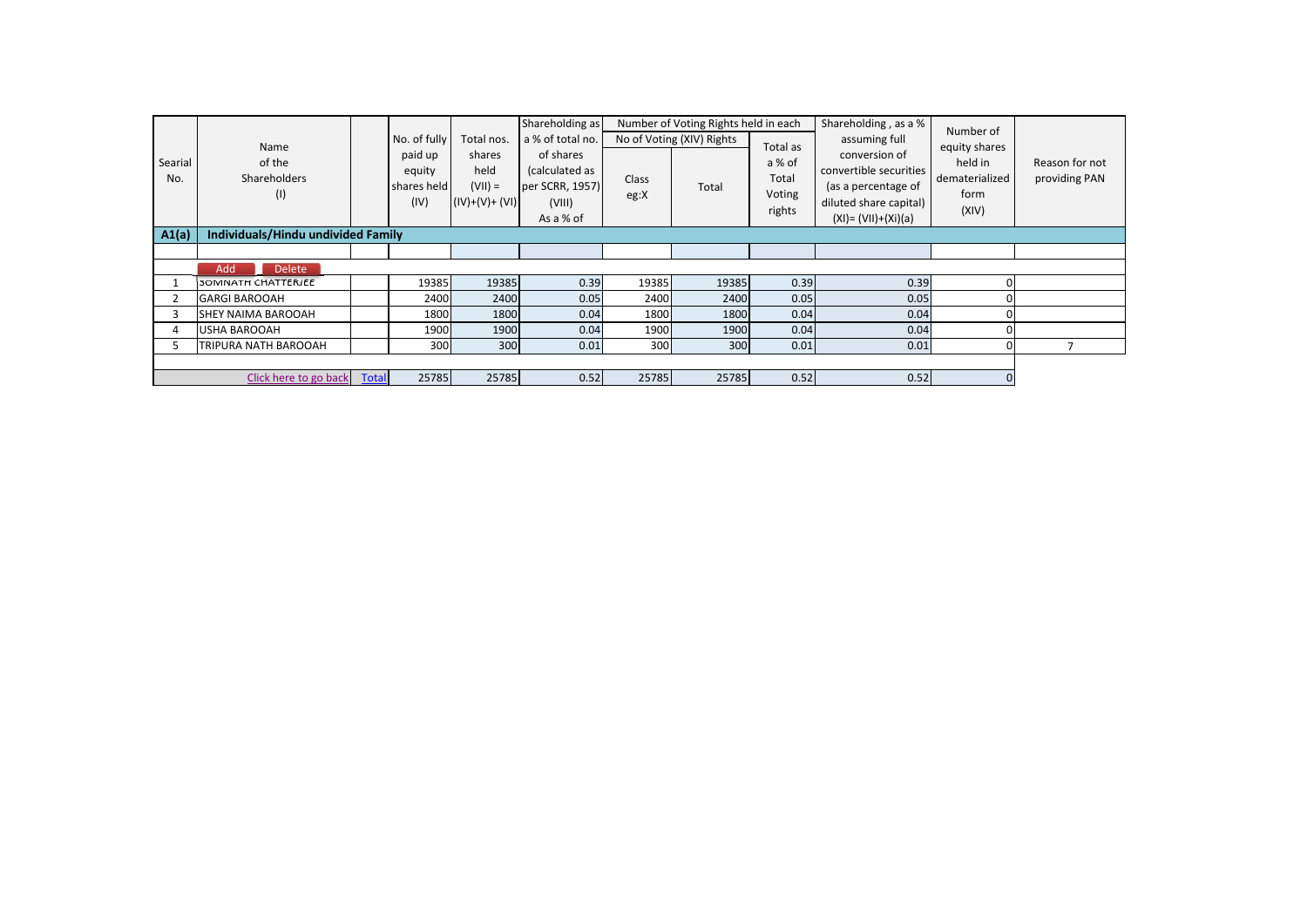|                |                             |                                                    |              |           |                |                |                    | Shareholding as a Number of Voting Rights held in each class of Shareholding, as |         |          |                   | Number of      |                |
|----------------|-----------------------------|----------------------------------------------------|--------------|-----------|----------------|----------------|--------------------|----------------------------------------------------------------------------------|---------|----------|-------------------|----------------|----------------|
|                |                             | Name                                               |              | No.       | No. of fully   | Total nos.     | % of total no. of  | No of Voting (XIV)                                                               |         | Total as | a % assuming full | equity shares  |                |
| Seari          |                             | of the                                             |              | of the    | paid up equity | shares         | shares             |                                                                                  |         | a % of   | conversion of     | held in        | Reason for not |
| al             | Category                    | Shareholders                                       |              | Sharehold | shares held    | held           | (calculated as per | Class                                                                            |         | Total    | convertible       | dematerialized | providing PAN  |
| No.            |                             |                                                    |              | ers       | (IV)           | $(VII) =$      | SCRR, 1957)        | eg:                                                                              | Total   | Voting   | securities (as a  | form           |                |
|                |                             | U)                                                 |              | (1)       |                | $(IV)+(V)+(V)$ | (VIII)             | ⋏                                                                                |         | rights   | percentage of     | (XIV)          |                |
|                |                             |                                                    |              |           |                |                | As a % of          |                                                                                  |         |          | diluted share     |                |                |
|                | A1(d) Any Other (specify)   |                                                    |              |           |                |                |                    |                                                                                  |         |          |                   |                |                |
|                |                             |                                                    |              |           |                |                |                    |                                                                                  |         |          |                   |                |                |
|                | Add<br><b>Delete</b><br>. . |                                                    |              |           |                |                |                    |                                                                                  |         |          |                   |                |                |
|                | <b>Bodies Corporate</b>     | <b>B &amp; A LIMITED</b>                           |              |           | 3554829        | 3554829        | 71.66              | 3554829                                                                          | 3554829 | 71.66    | 71.66             |                |                |
| $\overline{2}$ | Trusts                      | <b>HEMEN BAROOAH BENEVOLENT &amp; FAMILY TRUST</b> |              |           | 9500           | 9500           | 0.19               | 9500                                                                             | 9500    | 0.19     | 0.19              |                |                |
|                |                             |                                                    |              |           |                |                |                    |                                                                                  |         |          |                   |                |                |
|                | Click here to go back       |                                                    | <b>Total</b> |           | 3564329        | 3564329        | 71.85              | 3564329                                                                          | 3564329 | 71.85    | 71.85             |                |                |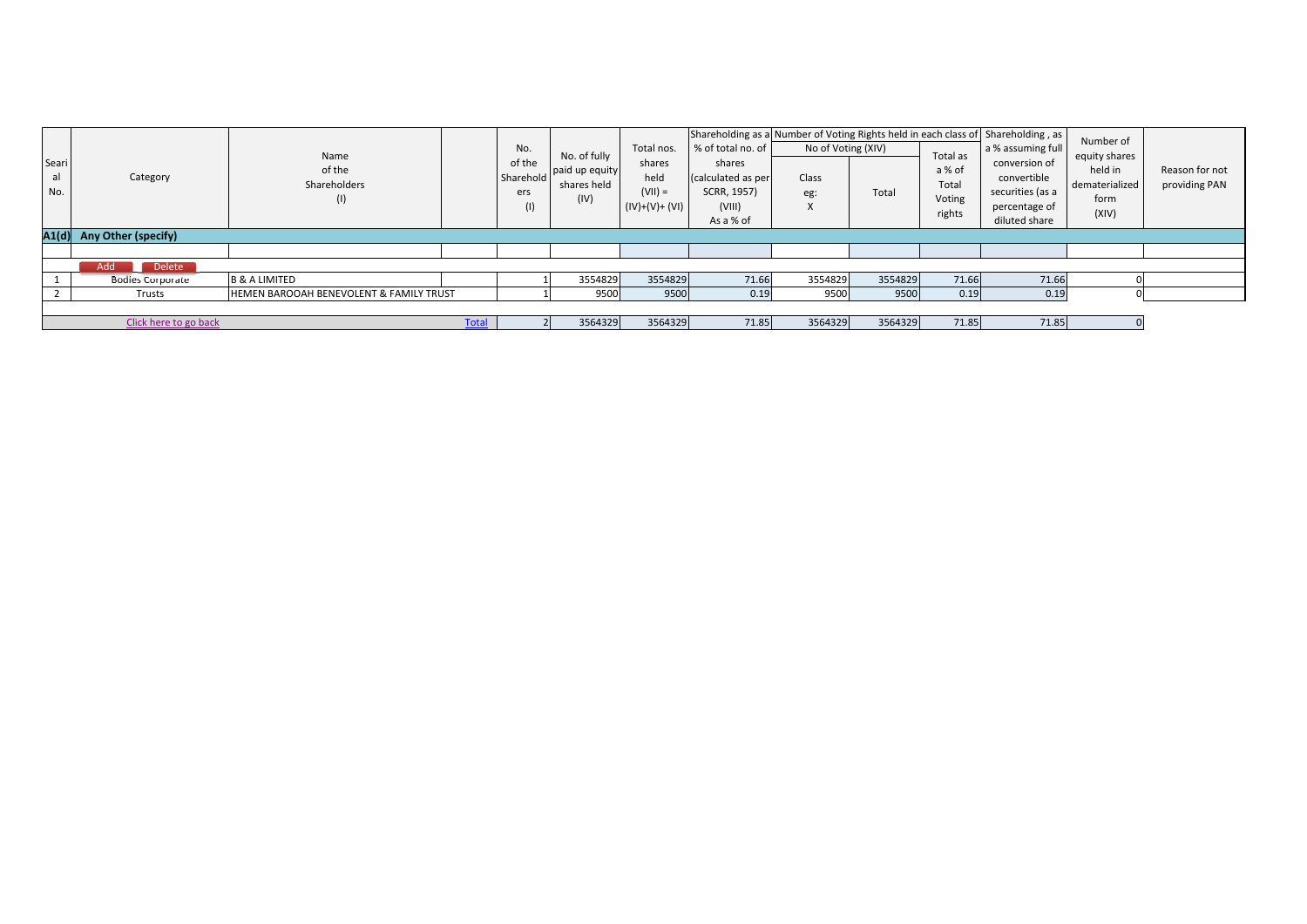|         |                           |                       |              |      |                        |                     | Shareholding as a |                    |        | Number of Voting Rights held in each | Shareholding, as |                                    |                |                |
|---------|---------------------------|-----------------------|--------------|------|------------------------|---------------------|-------------------|--------------------|--------|--------------------------------------|------------------|------------------------------------|----------------|----------------|
|         |                           | Name                  |              | No.  | No. of fully           | Total nos.          | % of total no. of | No of Voting (XIV) |        | Total as                             |                  | a % assuming full Number of equity |                |                |
| Searial |                           | of the                |              |      | of the                 | paid up             | shares            | shares (calculated |        |                                      | a % of           | conversion of                      | shares held in | Reason for not |
| No.     | Category                  | Shareholders          |              |      | Sharehol equity shares | held                | as per SCRR,      | Class              |        | Total                                | convertible      | dematerialized                     | providing PAN  |                |
|         |                           | (1)                   |              | ders | held                   | $(VII) = (IV)+(V)+$ | 1957)             | eg:                | Total  | Voting                               | securities (as a | form                               |                |                |
|         |                           |                       |              | (1)  | (IV)                   | (VI)                | (VIII)            | $\lambda$          |        | rights                               | percentage of    | (XIV)                              |                |                |
|         |                           |                       |              |      |                        |                     | As a % of         |                    |        |                                      | diluted share    |                                    |                |                |
| A2(d)   | Any Other (specify)       |                       |              |      |                        |                     |                   |                    |        |                                      |                  |                                    |                |                |
|         |                           |                       |              |      |                        |                     |                   |                    |        |                                      |                  |                                    |                |                |
|         | Add<br><b>Delete</b><br>ш |                       |              |      |                        |                     |                   |                    |        |                                      |                  |                                    |                |                |
|         | Other                     | DRG(UK) LIMITED       |              |      | 100000                 | 100000              | 2.02              | 100000             | 100000 | 2.02                                 | 2.02             |                                    |                |                |
|         |                           |                       |              |      |                        |                     |                   |                    |        |                                      |                  |                                    |                |                |
|         |                           | Click here to go back | <b>Total</b> |      | 100000                 | 100000              | 2.02              | 100000             | 100000 | 2.02                                 | 2.02             |                                    |                |                |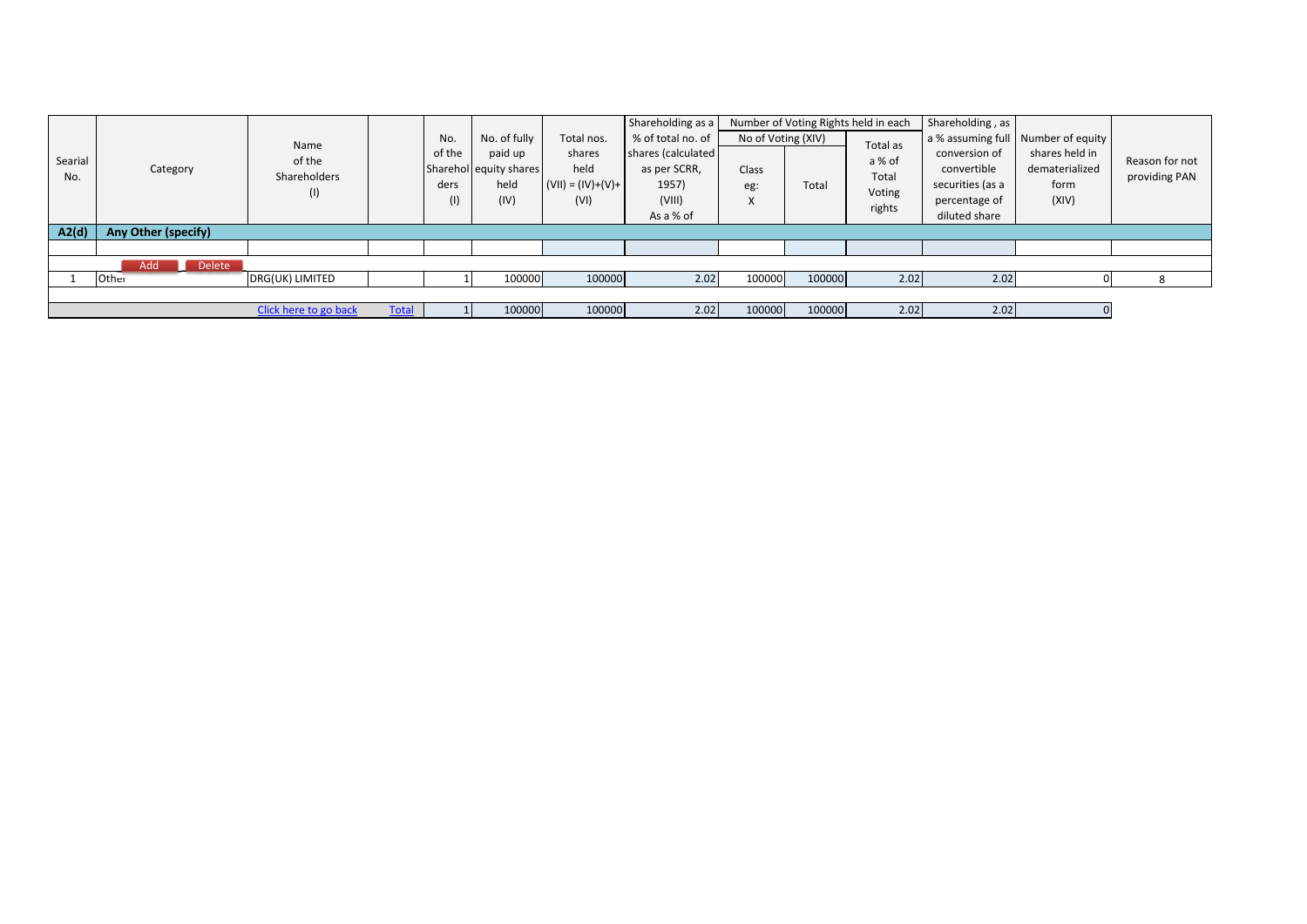| equity shares<br>(calculated as  <br>convertible<br>paid up<br>shares<br>held in<br>Searial<br>of the<br>a % of<br>held<br>equity shares<br>per SCRR,<br>securities (as a<br>Class<br>Shareholders<br>Total<br>No.<br>dematerialize<br>held<br>$($ VII) =<br>1957)<br>percentage of<br>Total<br>eg:<br>Voting<br>d form<br>(1)<br>(IV)<br>$(IV)+(V)+(V)$<br>diluted share<br>(VIII)<br>X<br>rights<br>(XIV)<br>As a % of<br>capital)<br>$(A+B+C2)$<br>$(XI) = (VII)+(X)$<br>B1(f)<br><b>Financial Institutions/Banks</b> | Reason for not<br>providing PAN |
|--------------------------------------------------------------------------------------------------------------------------------------------------------------------------------------------------------------------------------------------------------------------------------------------------------------------------------------------------------------------------------------------------------------------------------------------------------------------------------------------------------------------------|---------------------------------|
|                                                                                                                                                                                                                                                                                                                                                                                                                                                                                                                          |                                 |
|                                                                                                                                                                                                                                                                                                                                                                                                                                                                                                                          |                                 |
| Disclosure of shareholder holding more than 1% of total number of shares<br>Add<br><b>Delete</b>                                                                                                                                                                                                                                                                                                                                                                                                                         |                                 |
| 6.05<br>300000<br>6.05<br>INDUSTRIAL PROMOTION & INVESTMENT CORPORATION OF ORISSA LIMITED<br>300000<br>300000<br>300000<br>6.05                                                                                                                                                                                                                                                                                                                                                                                          |                                 |
|                                                                                                                                                                                                                                                                                                                                                                                                                                                                                                                          |                                 |
| 300000<br>300000<br>6.05<br>6.05<br>Click here to go back<br>300000<br>300000<br>6.05<br>Total                                                                                                                                                                                                                                                                                                                                                                                                                           |                                 |